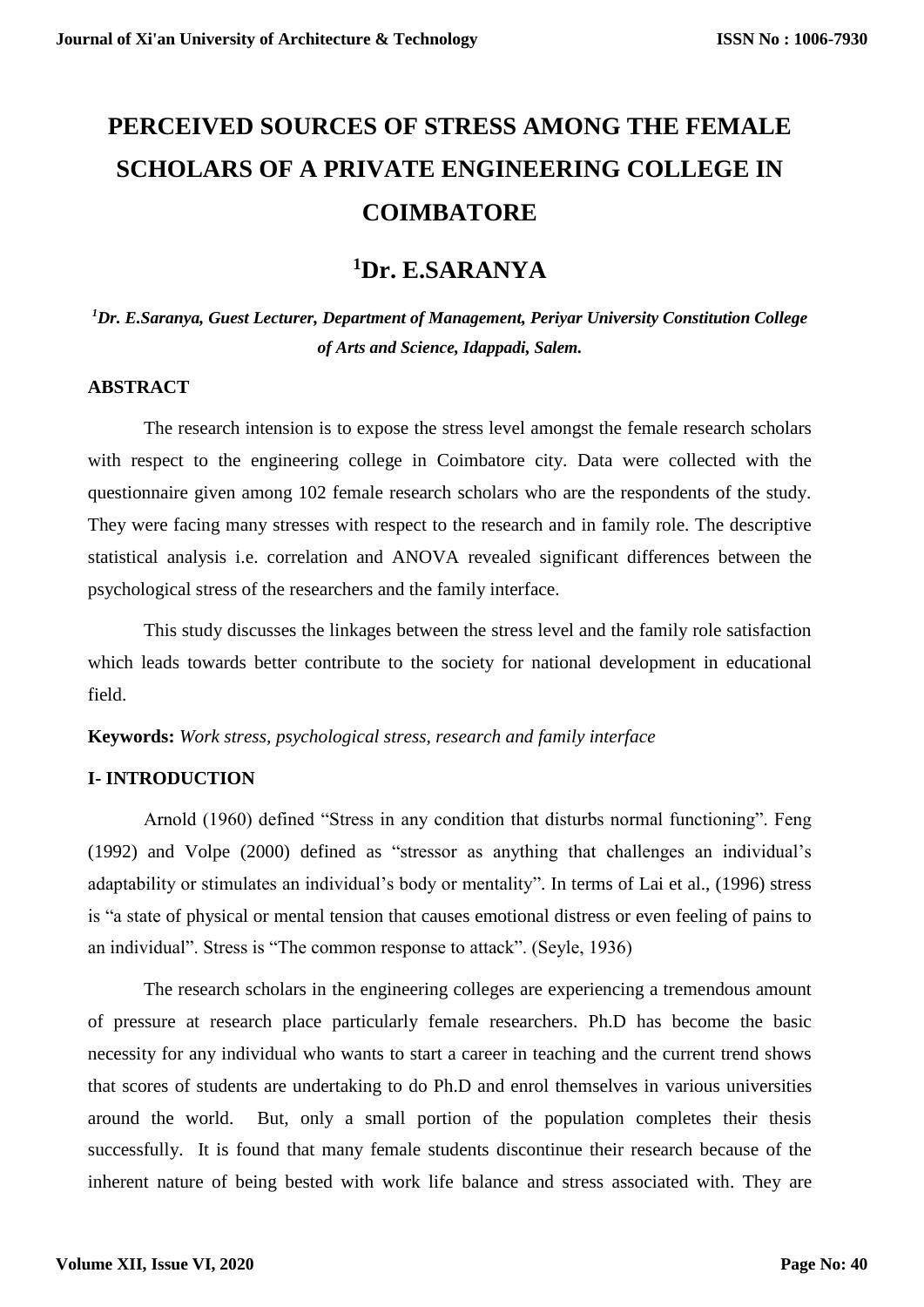undertaking the research work or else they have to sacrifice their family role for finishing their research.

#### **II - REVIEW OF LITERATURE**

**Abeer Saad Eswi, Sahar Radi and Hanaa Youssri** (2013) hypothesised in their study titled "Stress/ Stressors as Perceived by Baccalaureate Saudi Nursing Students" explored the apparent stress among the nursing students in King Saud Bin Abdul Aziz University of Health Science, College of Nursing- Jeddah. 100 nursing students have been taken as a sample for study. The authors used "Perceived stress scale (PSS) and the Inventory of College Students Recent Life Experiences (ICSRLE)" as data collection tools. The result was, students became angry when certain things kept outside of their control, they got psychological stress during the time of unexpectation Also they found that there was a significant correlation between the data collection tools aspects.

**Ahmad. M. Thawabieh, Lama. M. Qaisy**(2012) examined in their study " Assessing Stress among University Students" that the levels of stress experienced by university students. To predict the student stress a quantitative approach has been undertaken. 471 students from Tafila Technical University,Jordan consist as a sample. They found social factor is a main source of stress. Student from other cities have to associate with Tafila community people was challenged one to them. So they affected psychologically and it create the university climate as a burden to them, which leads to academic factor stress. They came under the physical stress and for academic counselling.

#### **III - IMPORTANCE OF THE STUDY**

The study is deemed important as today research scholars are coming under the various stress specifically the female scholars who are all involved in the family interface. They are facing many stress in every part of life. Meanwhile that can create many negative impacts on researcher and supervisor. This study will clearly gives that what are all the factors produced stress on female researchers.

#### **IV - STATEMENT OF THE PROBLEM**

By doing the precise literature review we could find that there are many studies done in the area of stress, but there is no related study conducted among Research Scholars. This study focused the different criteria of stress of a female scholars those who are involved in the family interface.

#### **V- OBJECTIVE**

 To find out the significant difference between the demographic factors on Family Interface and Psychological Emotional Stress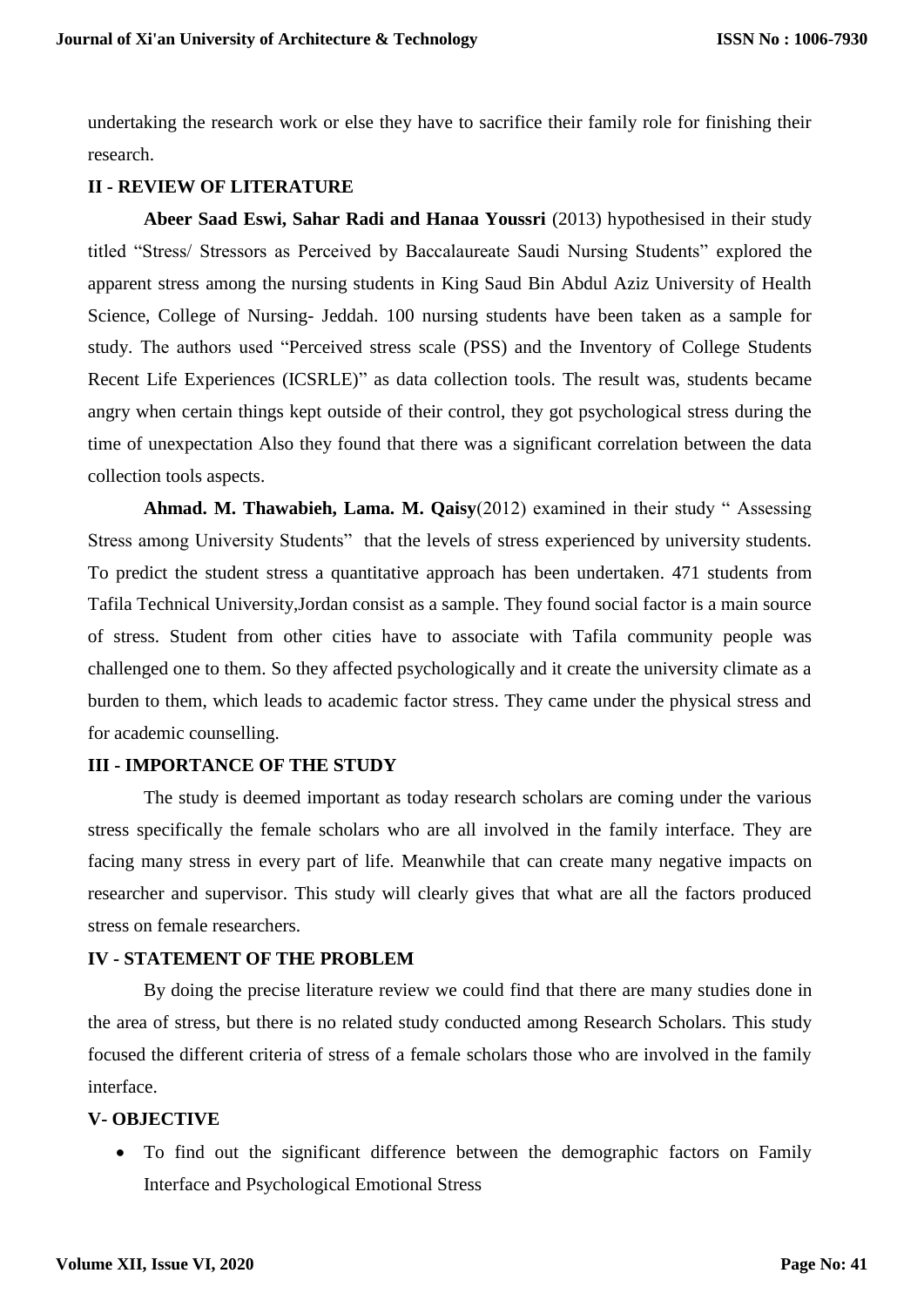To analyse the relationship between Family Interface and Psychological Emotional Stress

## **VI - RESEARCH METHODOLOGY**

#### **Sample size**

The respondents are 102 female research scholars in a private engineering college by convenience method.

#### **Procedure**

The survey conducted by the direct structured interview of the respondents.

#### **Demographics**

Profile of the sample includes the demographical characters such as age, department of research, and marital status of the scholar.

#### **Statistical analysis**

Correlation, ANOVA.

#### **VII - RESULTS and FINDINGS**

The study focuses on the research scholars stressors which is important to study the influence of demographic factors on stress. The demographic factors such as age, family income and department considered by the researcher are analyzed using ANOVA. Marital status influence on stressors analyzed using Independent Sample t-test.

| <b>ANOVA</b> - Family Interface |      |       |  |  |
|---------------------------------|------|-------|--|--|
|                                 | F    | Sig.  |  |  |
| <b>Department</b>               | .904 | .442  |  |  |
| <b>Family Income</b>            | .665 | .575  |  |  |
| ge                              | .997 | 0.334 |  |  |

**Table no. 1. ANOVA for family interface with demographic factors**

\*computed by the authors

The above shows ANOVA result, which reveals that the F value of age of research scholar is 0.997, family income is 0.665 and department 0.904. The significant values of these factors are 0.334, 0.575 and 0.442 respectively for Family Interface. The result explains that age, family income and department don't have significant difference family interface.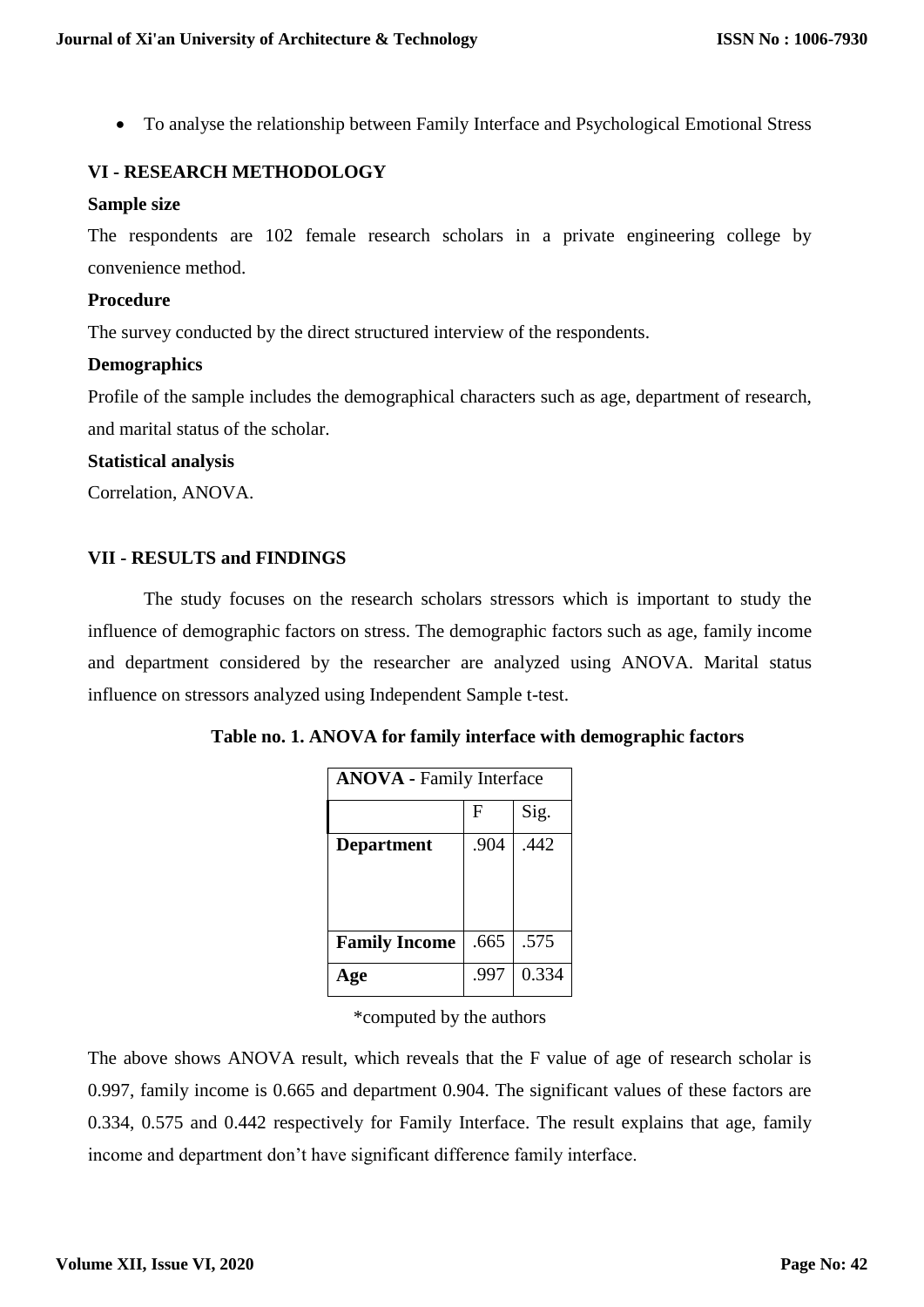| <b>ANOVA - Psychological/ Emotional Stress</b> |       |      |  |  |
|------------------------------------------------|-------|------|--|--|
|                                                | F     | Sig. |  |  |
| Department                                     | 4.095 | .009 |  |  |
| Family Income                                  | 1.224 | .305 |  |  |
| Age                                            | 1.867 | .160 |  |  |

**Table no. 2. ANOVA for psychological stress with demographic factors**

\*computed by the authors

The above shows ANOVA result, which reveals that the F value of age of research scholar is1.867, family income is 1.224 and department 4.095. The significant values of these factors are 0.009, 0.305 and 0.160 respectively for Psychological/ Emotional Stress. The result explains that age and family income don't have significant difference Psychological Emotional Stress and department have significant difference Psychological/ Emotional Stress.

**Table no. 3. Independent sample t-test**

| <b>Independent Samples Test - Marital Status</b> |                 |  |  |
|--------------------------------------------------|-----------------|--|--|
|                                                  |                 |  |  |
|                                                  |                 |  |  |
|                                                  | Sig. (2-tailed) |  |  |
| <b>Family Interface</b>                          | .137            |  |  |
|                                                  |                 |  |  |
| <b>Psychological/Emotional Stress</b>            | .012            |  |  |
|                                                  |                 |  |  |

\*computed by the authors

Independent sample t-test result explains the impact of marital status of the research scholar on stress.

The above table shows the significant value of marital status is 0.137 and 0.012on family interface and Psychological/ Emotional Stress respectively which explains marital status of the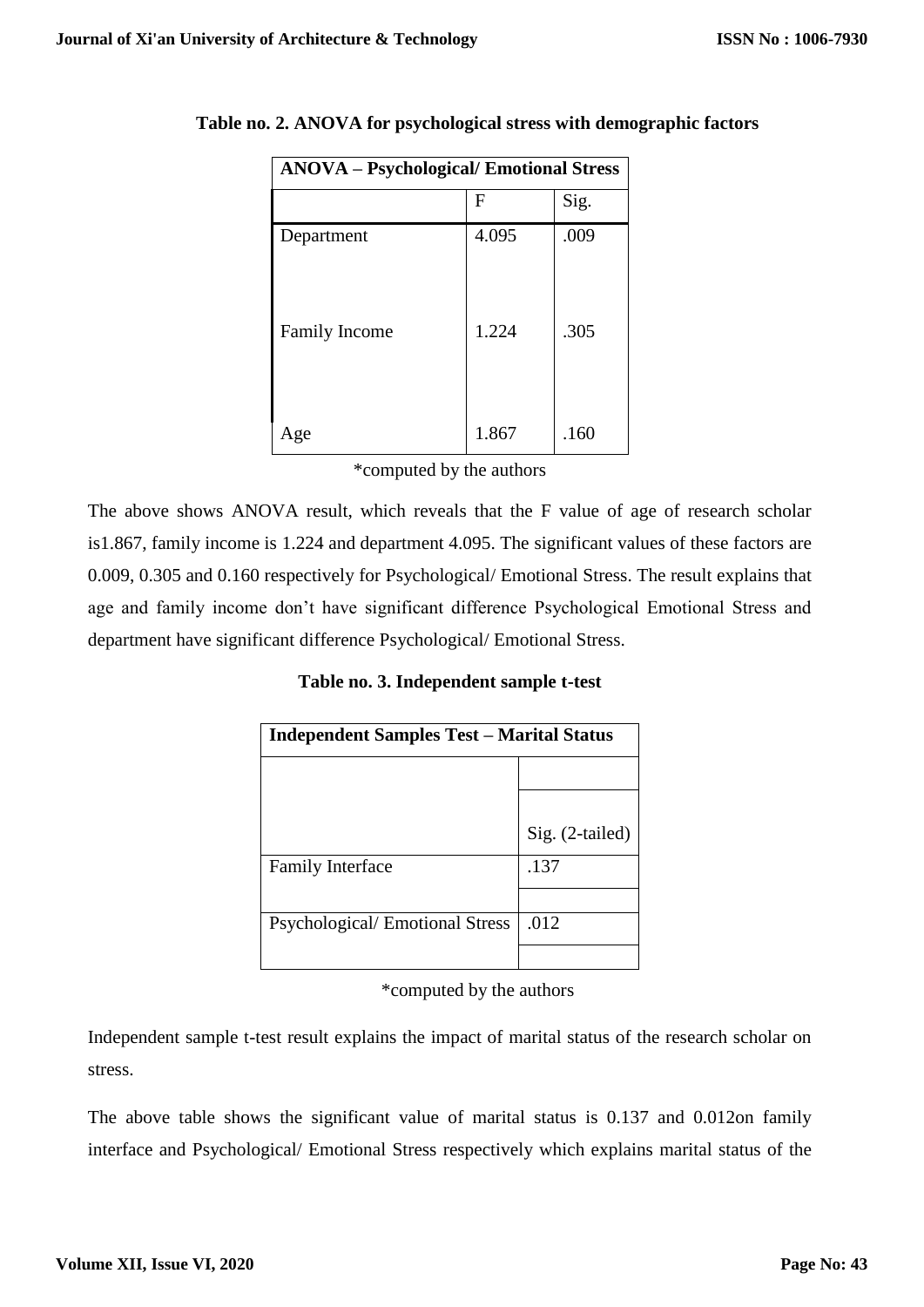research scholar has impact on Psychological Emotional Stress compared to which Family Interface.

The researcher interested to analyse the relationship between the family interface and psychological stress. So the researcher used bivariate correlation analysis which shown below

**Table. No. 4. Correlation between family interface and psychological stress**

|                         |                              | Emotional Family<br>Psychological/ |              |
|-------------------------|------------------------------|------------------------------------|--------------|
|                         |                              | <b>Stress</b>                      | Interface    |
|                         | Pearson                      |                                    | $1.345***$   |
| Psychological/          | <b>Emotional Correlation</b> |                                    |              |
| <b>Stress</b>           | Sig. (2-tailed)              |                                    | .000         |
|                         | N                            | 102                                | 102          |
| <b>Family Interface</b> | Pearson                      | $.345***$                          | $\mathbf{1}$ |
|                         | Correlation                  |                                    |              |
|                         | Sig. (2-tailed)              | .000                               |              |
|                         | N                            | 102                                | 102          |

\*\*. Correlation is significant at the 0.01 level (2-tailed).

As presented in the above Table, there is a significant relationship between Family Interface and Psychological/ Emotional Stress  $\{r = 0.345, p < .05\}$ .

The analysis result shows that there is positive relationship between the family interface and psychological stress by the value of .345.

### **VIII - IMPLICATION**

- 1. The finding of the study indicated that financial problem is a major issue in their live events stress, to compete this, the respective Institution should provide a fund for doing their research to all the scholars without any partial difference. This would be the motivating strategy to do their work without any financial stress.
- 2. There should be compulsory handling classes system to the junior students in the Institution. This would improve the performance in their research in a theoretical phase; also they can avoid the frustration during the viva voce or any other presentation meeting during their research period